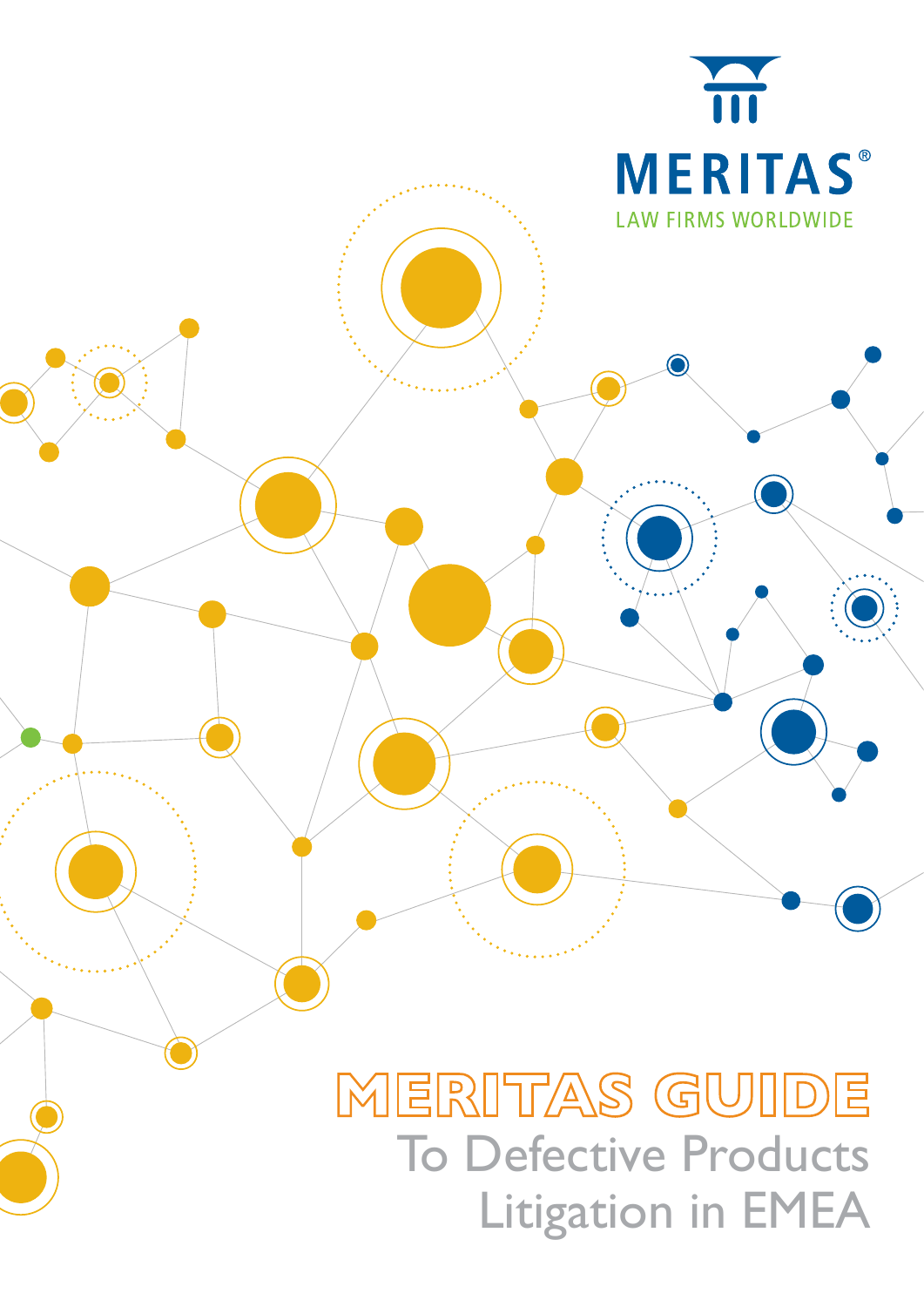# BOUT MERITAS

Meritas is a premier global alliance of independent law firms working collaboratively to provide in-house counsel and business leaders with access to qualified legal expertise throughout the world.

With more than 7,500 lawyers in over 90 countries worldwide, our member firms offer a full range of high-quality, specialised legal services, allowing you to confidently conduct business anywhere in the world.

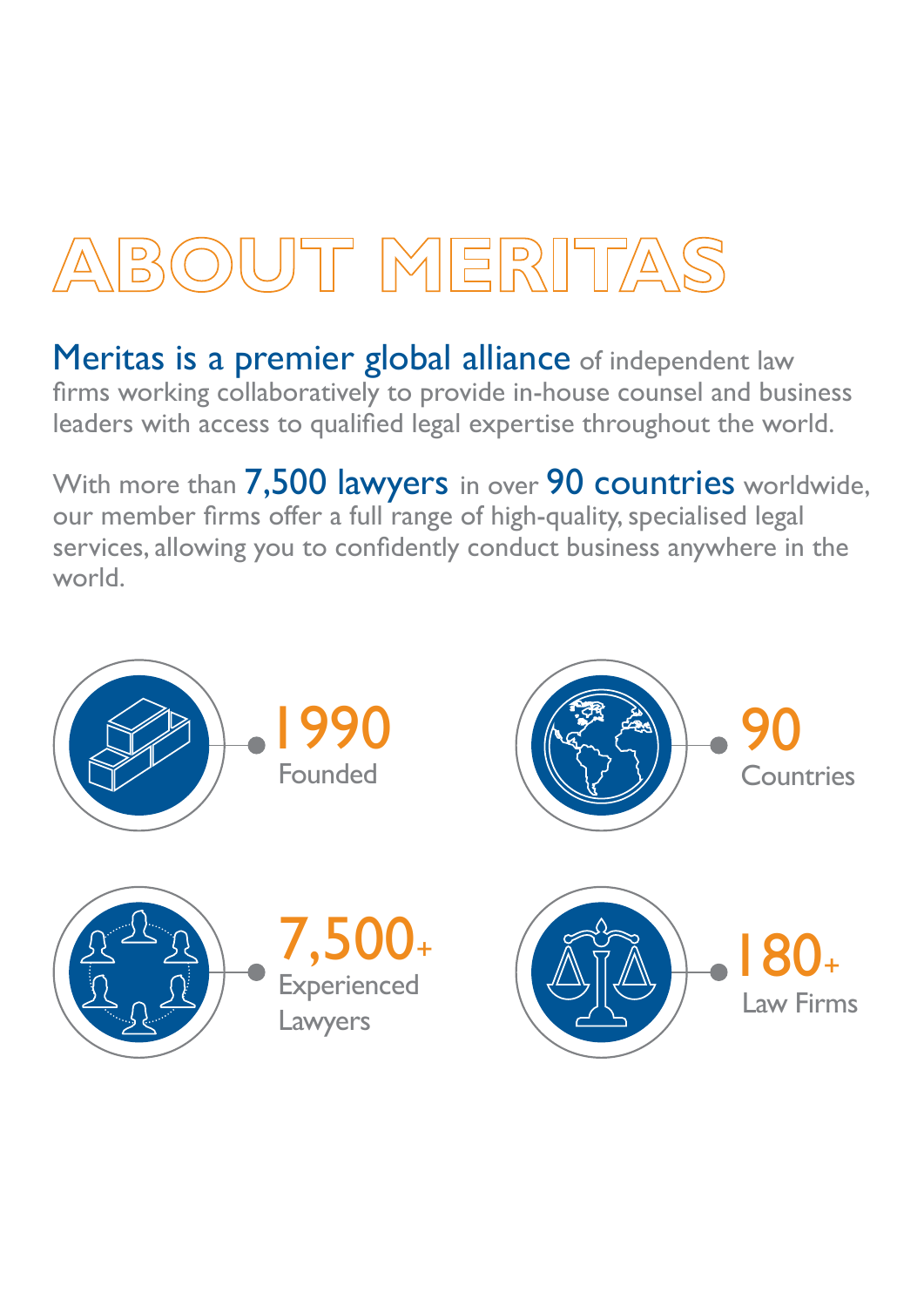### Built upon a rigorous system of quality control, Meritas connects clients with carefully qualified, business legal expertise around the world.

## Meritas Litigation and Dispute Resolution Group brings

together Litigators and Arbitrators from across the Meritas network to share knowledge and expertise on the latest hot topics and work together on behalf of clients in all manner of contentious issues.



For more information visit: **WWW.meritas.org** or contact any of the lawyers listed in each chapter.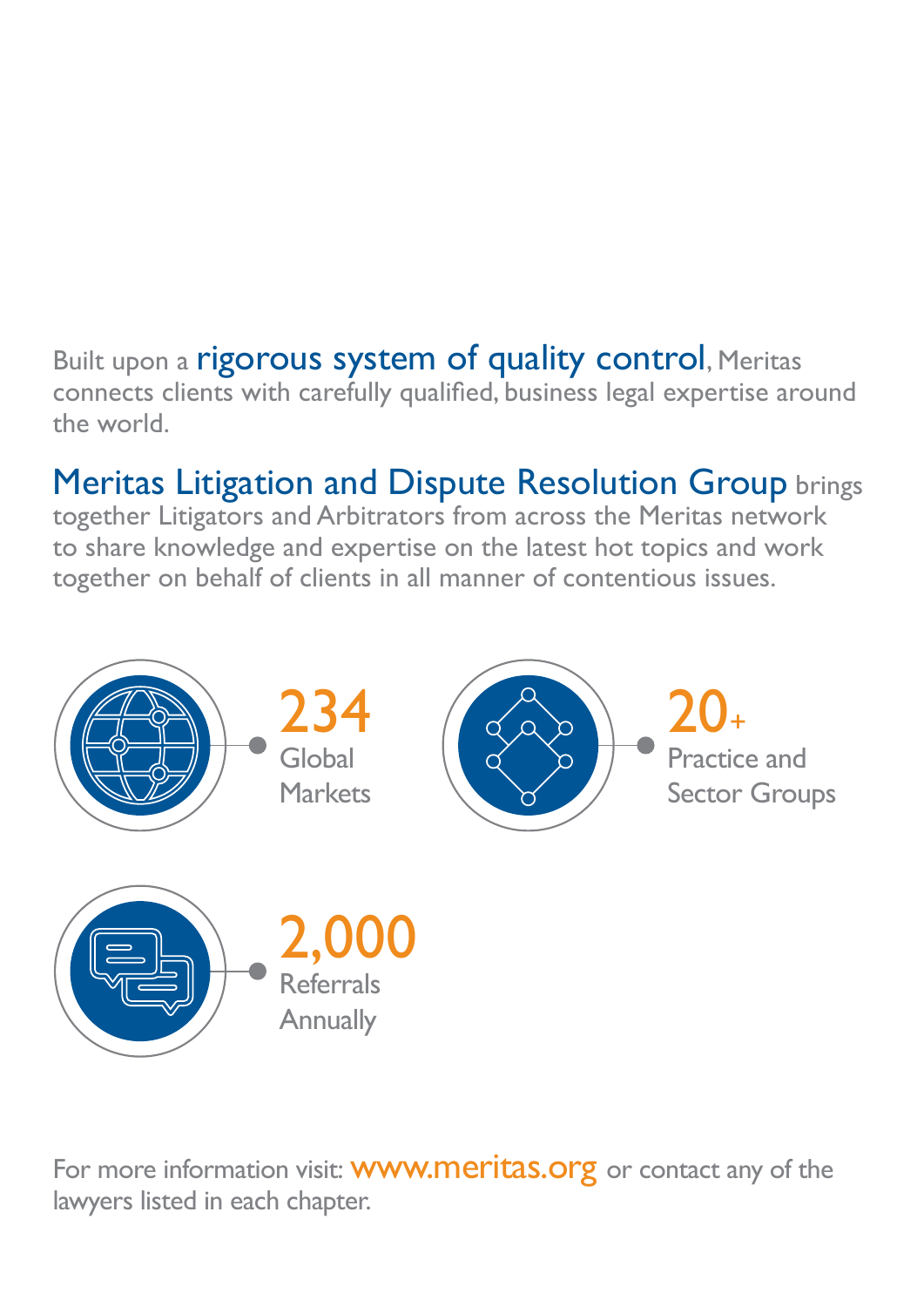# $R$ O

### Key Issues



What claims may be brought for liability for defective products?



Who is liable to compensate a claimant for a claim?

If you manufacture, produce, distribute or sell products you are<br>responsible for ensuring they are safe and free from defects that may cause damage or injury. Failure to meet your responsibilities, resulting in damage, injury or death caused by a defect in your product, could have serious consequences including heavy fines and imprisonment, not to mention the loss of business revenue.

Understanding the laws and regulations that concern defective products and the liabilities that may result is therefore vital for any company doing business across Europe, Middle East and Africa.

The trend in many countries has been to **strengthen consumers'** levels of protection in respect of defective products, particularly within the FU.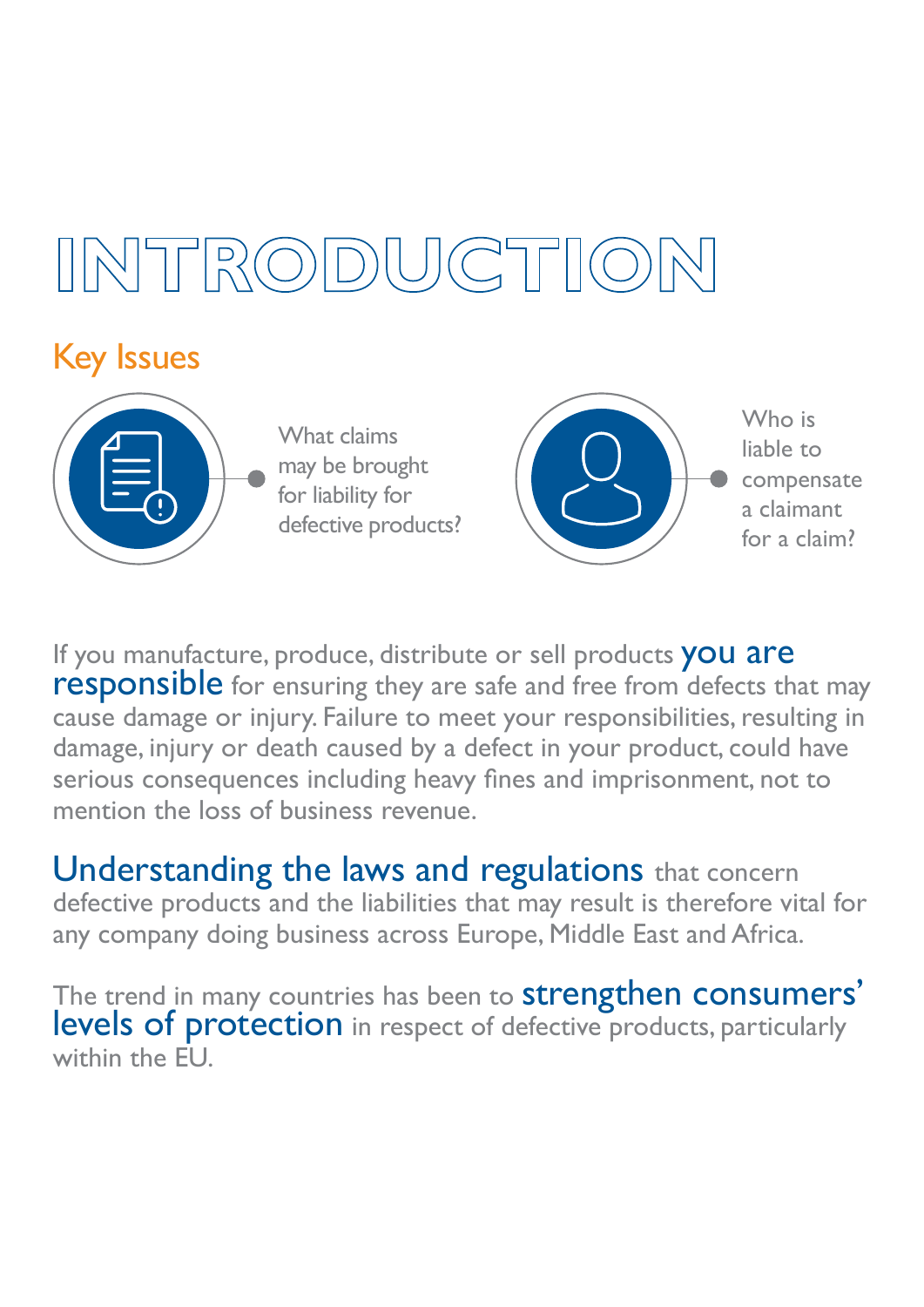

Whilst a consumer may recover damages for losses caused by negligent acts or omissions, there are **important differences** between jurisdictions as to how principles of fault liability are applied. For example, in civil law jurisdictions, the burden of proof is often reversed once a defect and damage is proved and a defendant must prove that it was not negligent. In contrast, in common law jurisdictions, the burden generally rests on the claimant to prove all aspects of the claim.

The following Meritas guide asks these are other **key questions** related to defective products litigation and provides answers as they relate to 30 countries across EMEA.

Please note: this guide is for general information purposes only and is not intended to provide comprehensive legal advice. For more information, or for detailed legal advice, please contact any of the lawyers listed at the end of each chapter.

The information contained in this guide is accurate as at 1 August 2018. Any legal, regulatory or tax changes made after this date are not included.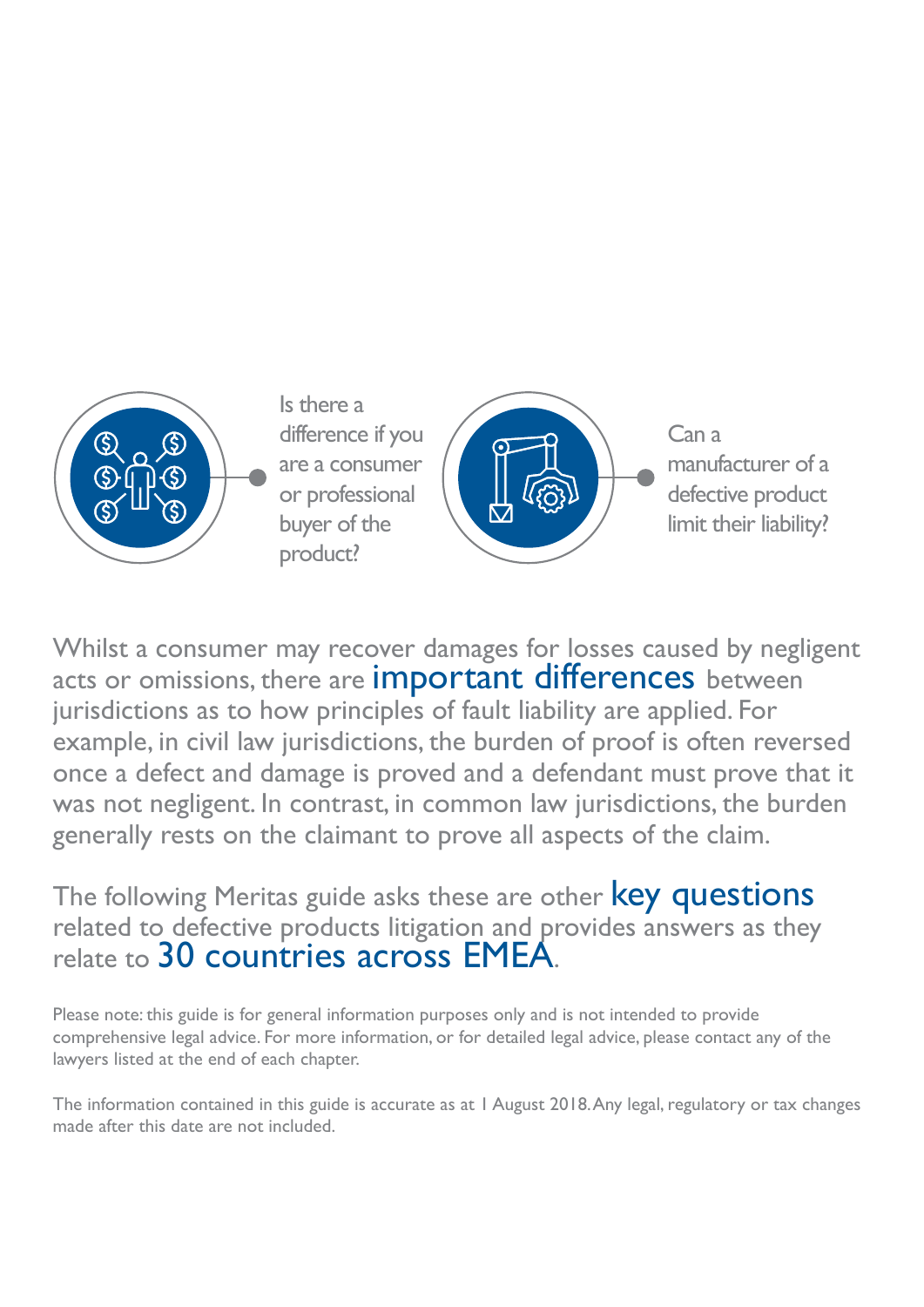





**Contact** Rojs, Peljhan, Prelesnik & partners Ljubljana, Slovenia [www.rppp.si](http://www.rppp.si)

**MATIJA TESTEN**  Partner | Head of Dispute Resolution T: +386 1 2306 750 E: testen@rppp.si

MERITAS GUIDE TO DEFECTIVE PRODUCTS LITIGATION IN EMERITAS CONTINUES.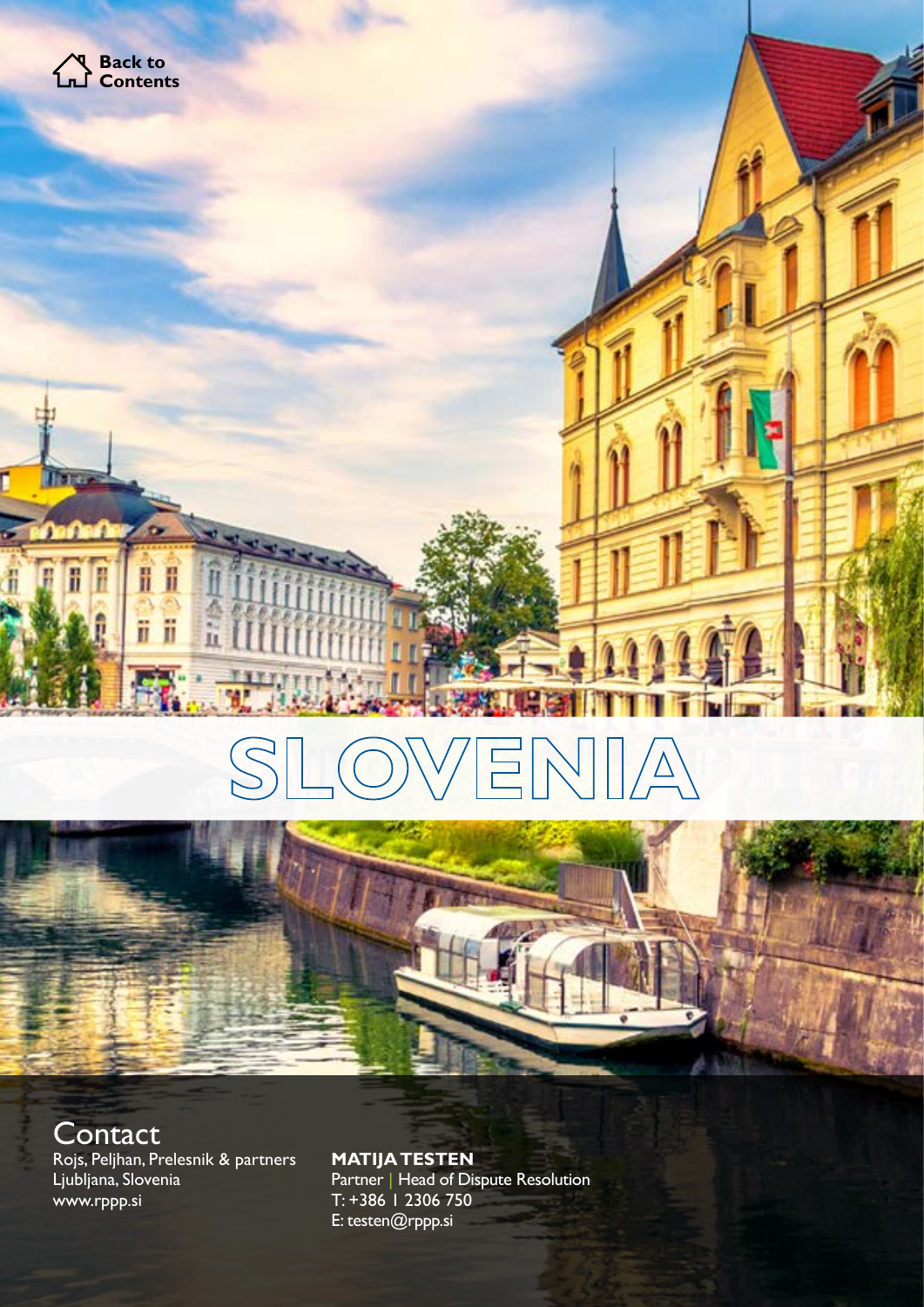#### **1. What claims may be brought for liability for defective products? Is liability based on fault/ negligence, or strict liability, or both?**

In Slovenia, defective products liability is regulated by the general Code of Obligations ("CO") and consumer protection legislation, i.e. the Consumer Protection Act ("CPA"). The latter also implemented the EU Product Liability Directive. However, due to the settled case law of the European Court of Justice with respect to the maximum harmonization effect of the EU Product Liability Directive, the CO cannot be used in relation to matters pertaining to product liability which are regulated by the CPA, despite the fact that it envisages a more favourable regime for injured parties. Therefore, if the matters in connection with product liability are envisaged by the CPA, they shall be construed in accordance with the CPA and not the CO. This also stems from settled case law of Slovenian courts. The CPA gives a right to claim compensation against the producer of a defective product, if the defect has caused death, personal injury or harm to human health or if the defect has caused damage to another thing. The CPA provides a strict liability for defective products. Namely, the CPA envisages that an injured party shall only prove a defect, damage and causal link between them.

Notwithstanding the above, an injured person can additionally claim compensation in accordance with a contract, but such claims refers to damage which is not covered under the CPA (i.e. under the EU Product Liability Directive), e.g. damage on the product itself, non-material damage, etc.

Finally, compensation for damages, which are not covered by the CPA within the meaning of the EU Product Liability Directive, can also be claimed pursuant to liability based on fault.

#### **2. Who is potentially liable to compensate a claimant in such a claim? The manufacturer, the importer, the distributor or the retailer/shop?**

In accordance with the CPA, the manufacturer is primarily liable to compensate a claimant with respect to a defective product. In addition to the manufacturer, the importer is secondarily liable to compensate a claimant, where a producer cannot be identified.

In the event that the producer or importer cannot be identified, each supplier of the product shall be treated as the producer unless it informs the injured person, within a reasonable time, of the identity of the producer or importer or of the person who supplied him with the product. Therefore, suppliers are only secondarily liable for compensation.

#### **3. Are there differences if the buyer is a consumer or a professional buyer?**

In principle, there are no differences between situations, where a buyer is a consumer or a professional. Namely, Article 11.a of the CPA sets forth that rights from this chapter (i.e. Chapter 2) also belongs to the persons, who cannot be deemed consumers in accordance with the CPA. This provision is a consequence of generally accepted dichotomy between "general" and consumer legislation, pursuant to which the regime under the CPA is not applicable to B2B or C2C relationships.

However, damage to another thing shall be only covered by the producer in the event that such a thing is commonly intended for private use and it was also predominantly used for such purpose by the injured person. Therefore, nonconsumers may claim for death or personal injury, but claims for damage to property may only be brought by consumers.

#### **4. Can the seller or other potentially liable party exclude or limit its liability?**

In Article 11, the CPA expressly sets forth that liability under the CPA cannot be contractually limited or excluded. This means that liability cannot be contractually limited with respect to damage caused by death, personal injury or harm to human health or damage to another thing which exceeds EUR 500 (i.e. with respect to legally protected damage under the EU Product Liability Directive).

Limitation of other liability shall be asserted in accordance with the OC. The amount of liability which is not envisaged by the CPA can be contractually limited to the extent that the limitation is not obviously disproportional with the amount of damage. Pursuant to the OC, contractual liability is in any event limited with principle of predictability.

Slovenia did not implement the limitation envisaged in Article 16 of the EU Product Liability Directive.

**5. What are the rights of the consumer if products are manufactured outside your jurisdiction or the EU?**

> Even if the products are manufactured outside the jurisdiction of the Republic of Slovenia or the EU, the consumers maintain their rights under the CPA or EU Product Liability Directive as foreign manufacturers selling their products on the EU market should also respect the relevant provisions. Moreover, according to the CPA any importer or distributor shall be secondarily considered a manufacturer and therefore liable for a defective product in the event that the producer cannot be identified (as explained above). In relation, thereof, the importer is any person who imports the product into the customs territory of the EU, and the distributor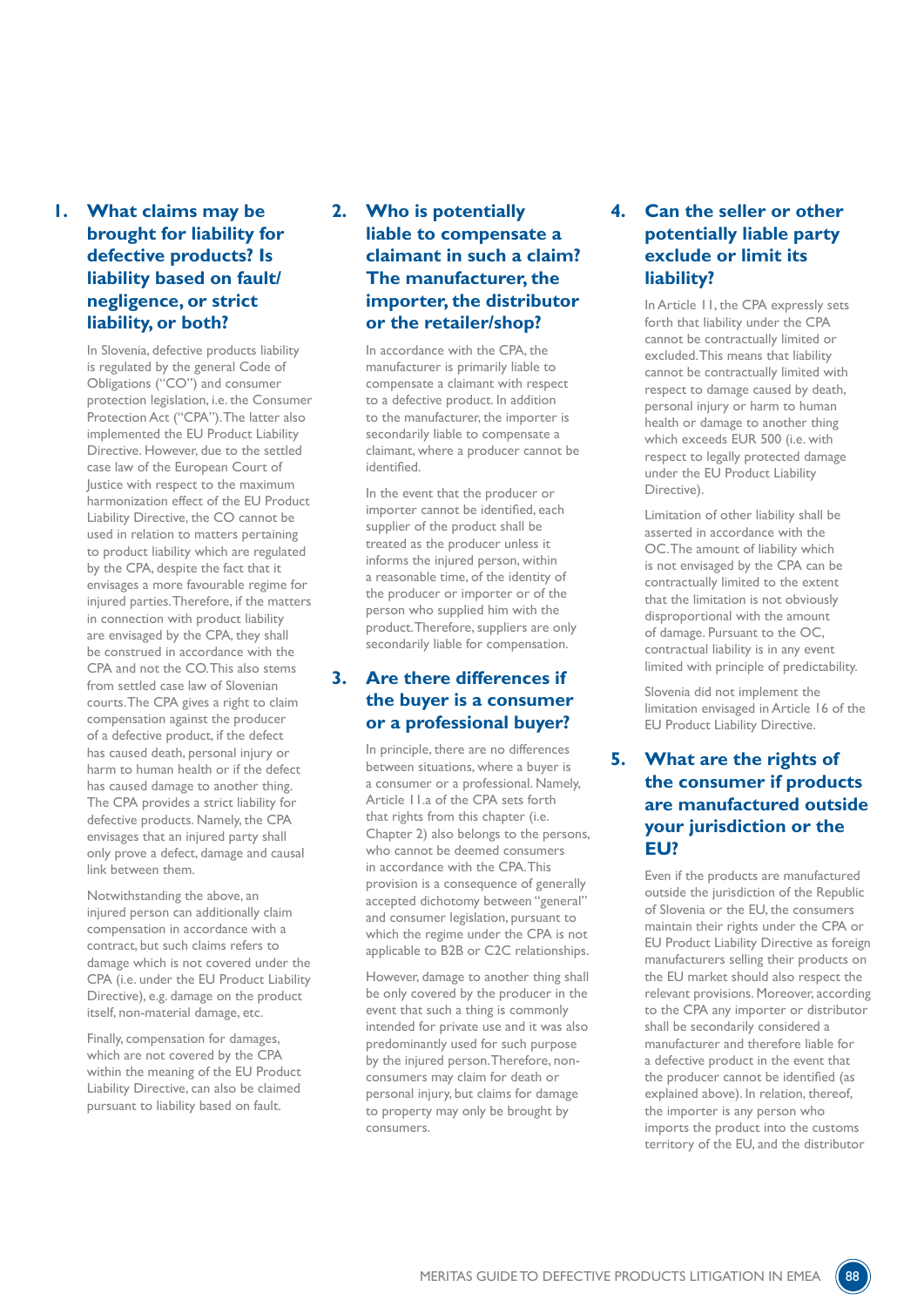of the product that is not manufactured in the Republic of Slovenia is any trader who first placed the product on the market in the Republic of Slovenia.

Additionally, the Slovenian courts are competent for the enforcement of consumer's rights under the CPA. Therefore, when a consumer has a right to claim compensation under the CPA against the manufacturer (or against the importer or distributor) of a defective product, i.e. when such defect has caused death, personal injury or harm to human health or when a defect has caused damage to another thing, the consumer has several options in regards the competent court. Namely, in a case of the manufacturer's liability in addition to the court of a general territorial jurisdiction the competent courts are also the court on the territory of which the tort has been committed, the court on the territory of which the damage has occurred, and if damages involve death or serious bodily injury the court on the territory of which the claimant has its permanent or temporary residence.

#### **6. What are a manufacturer's and a retailer's liabilities for omitted or delayed recall campaigns?**

In the Republic of Slovenia, the liabilities of manufacturers and retailers for omitted or delayed recall campaigns are regulated with the Act Regulating Technical Requirements for Products and Conformity Assessment (ARTRPCA) and the General Product Safety Act (GPSA).

According to the aforementioned acts, any failure by manufacturers and retailers to notify the competent authorities (in Slovenia the competent authority is every competent inspector) of an unsafe product they have put on the market or any delayed recall of an unsafe product is an offence and can lead to the fines as provided under Article 18 of the ARTRPCA and Articles 21 and 22 of the GPSA.

#### **7. Is there a specific procedure or are there specific rules of evidence for defective products litigation, or do normal/ summary procedures and rules of evidence apply?**

There are no special procedural arrangements with respect to defective products litigation. The latter is conducted in general civil procedure under the Civil Procedure Act.

#### **8. What kind of preaction measures are available and what are their limitations? Must you send a warning letter before issuing any proceedings?**

No, sending a warning is not a procedural requirement for the initiation of procedure. As in any other litigation procedure, the competent court may grant an interim injunction to preserve the position (subject to general conditions for interim injunction envisaged by the Slovenian law).

Otherwise, the CPA does not envisage any other pre-action measures and the procedure is led in accordance with the Civil Procedure Act.

#### **9. What sort of remedy is generally available to the buyer of a defective product (replacement of the product, repayment of purchase price and other damages)?**

In the context of strict liability, the CPA gives a right to a person to claim compensation against the producer of a defective product, if the defect has caused death, personal injury or harm to human health or if defect has caused damage to another thing. In the latter case, a producer is obliged to pay

damages caused on other things if the damaged item is commonly intended for private use and the person has predominantly used it for private use, whereas the injured party's obligatory participation in the damage amounts to EUR 500.

With respect to damages, not covered by the CPA within the meaning of the EU Product Liability Directive, the buyer has also claims deriving from contractual relationship with the seller (a purchase contract), under which the seller is obligated to hand-over to the buyer an item, which is at the time of hand-over free of any material defects (contractual liability of the seller for material defects). In this regard, the buyer has the following claims, if the seller does not hand-over to the buyer an item free of material defects:

- i. a claim for repair and claim for replacement (fulfilment claim),
- ii. a claim for a reduction of purchase price,
- iii. a claim for withdrawal from the contract and
- iv. a claim for compensation for damage. In principle,

the buyer is free to decide, which claim he/she will follow (except that the buyer cannot withdraw from the contract without leaving the seller an appropriate deadline to rectify a defect), whereas a damage claim may be combined with all other claims. The CO and CPA determine different deadlines (e.g. guarantee period) for consumers and non-consumers.

With respect to damages, not covered by the CPA within the meaning of the EU Product Liability Directive, an injured person can also claim compensation for damages pursuant to liability based on fault.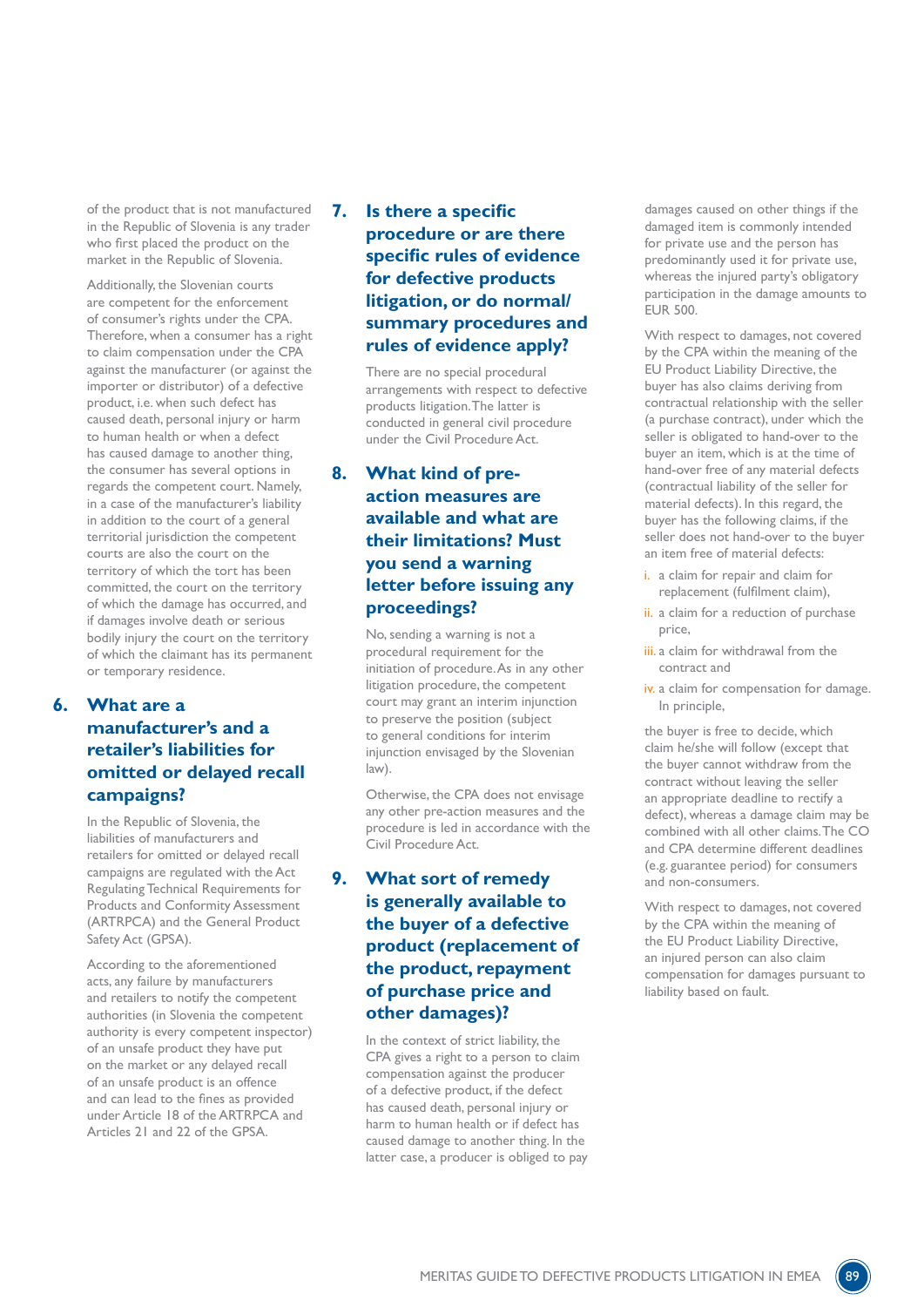#### **10. What are the costs of defective products litigation? Who ultimately bears such costs? Who is responsible for experts' costs?**

The costs of defective products litigation depends upon the particular case in question. Costs to be borne by the party are primarily court fees and legal costs (and potentially costs for experts that a party proposes). The general rule for reimbursement of costs is that the winning party is generally awarded its costs payable by the losing party (in part in which the party succeeded with its claim). Legal costs (i.e. the costs of representation) are awarded to the winning party in the amount prescribed by the legislation and not in the actual amount. The party proposing an expert is required to bear those costs in advance and make an advance payment relating thereto, whereas such costs are then reimbursed to such party in accordance with the above mentioned principle for the reimbursement of costs.

#### **11. Who has the burden to prove that a product is defective? Is it always the buyer?**

The CPA provides that an injured party shall prove a defect, damage and causal link between them. In relation to the contractual liability of the seller for damages, it is for the buyer to prove that a product is defective.

In civil claims, the standard is to prove the case against the defendant on the balance of probabilities.

The above mentioned refers to product liability. In addition, it shall be mentioned that with respect to material defects, the CPA envisages that it shall be deemed that a material

defect had already existed at the time of the delivery, if it appeared within 6 months after the delivery of the product. This assumption makes proving of material defect a little bit easier for the consumer (namely, the CPA does not apply to non-consumers with respect to material defects).

#### **12. Is the state of the art defence available?**

According to Slovenian law, the state of the art defence is available. The CPA provides that the producer is not liable for damages if it proves that the worldwide state of scientific and technical progress at the time the product was placed on the market was not such that a product defect could be detected (e.g. by known methods and analyses).

#### **13. What are the deadlines within which a claimant must notify defects and/or commence proceedings? Can such deadlines be frozen or extended?**

According to the CPA, the producer is responsible for the damage caused by the defective product if the damage occurs within ten years after the date on which the product was placed on the market (overriding deadline). This deadline cannot be frozen or extended.

The CO envisages that an action for damages must be brought within three years after the injured person was made aware of the damage and the person who caused the damage. These deadlines can be frozen only in the event of some exceptional events (e.g. war, etc.).

Claims for compensation under contract shall be brought within a time envisaged as a statute of limitation for the respective contractual obligation.

The above mentioned deadlines refer to claims pertaining to product liability. In addition, it shall be emphasised that deadlines with respect to claims pertaining to material defects are a lot shorter.

#### **14. What are the rules for bringing a claim in a class/ collective action?**

The CPA only provides a class action for injunction and not with respect to product liability claims.

A new Collective Actions Act entered into force on 21 April 2018 and enables an action for damages also with respect to defective product liability.

Only a legal person of a private law, who operates a non-profit activity and who has a direct connection with main goals and rights, which should be violated and in connection with which the collective action is lodged, and a higher state attorney are eligible for lodging the collective action. Such person shall be representative and the latter shall be assessed by the competent court. The latter will assess if such a person is adequate for representation of such group (class).

In addition to regular actions (claims), collective action shall also include certain additional components set out in the Collective Actions Act. The competent court decides whether it will apply the system of inclusion or exclusion to the respective collection action procedure.

#### **15. What is the average duration of defective products litigation?**

It takes up to two years that the court of the first instance adopts a decision. It takes another year in the event of an appeal by any party to the procedure.